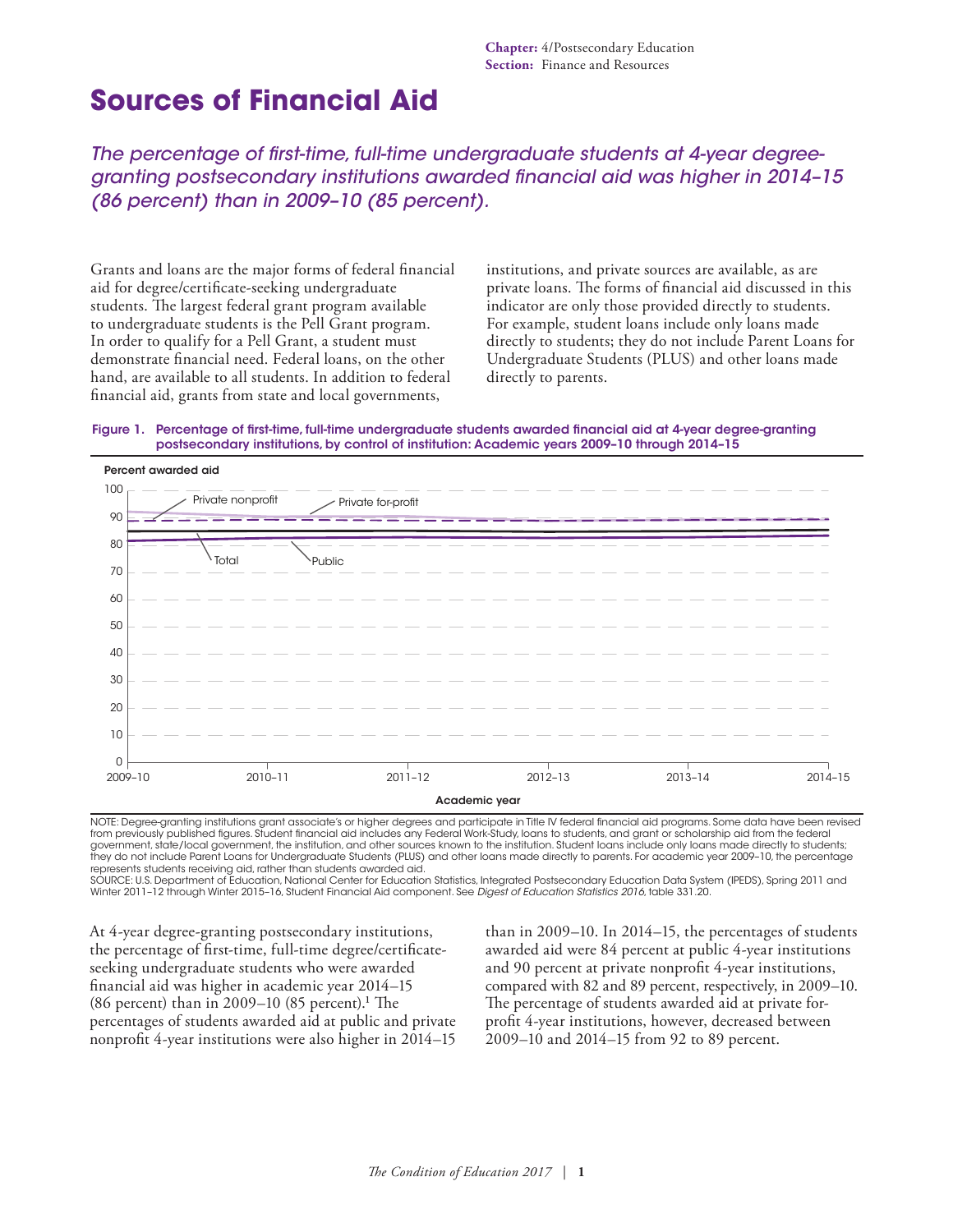#### Figure 2. Percentage of first-time, full-time undergraduate students awarded financial aid at 2-year degree-granting postsecondary institutions, by control of institution: Academic years 2009–10 through 2014–15



NOTE: Degree-granting institutions grant associate's or higher degrees and participate in Title IV federal financial aid programs. Some data have been revised from previously published figures. Student financial aid includes any Federal Work-Study, loans to students, and grant or scholarship aid from the federal government, state/local government, the institution, and other sources known to the institution. Student loans include only loans made directly to students; they do not include Parent Loans for Undergraduate Students (PLUS) and other loans made directly to parents. For academic year 2009–10, the percentage represents students receiving aid, rather than students awarded aid.

SOURCE: U.S. Department of Education, National Center for Education Statistics, Integrated Postsecondary Education Data System (IPEDS), Spring 2011 and Winter 2011–12 through Winter 2015–16, Student Financial Aid component. See *Digest of Education Statistics 2016*, table 331.20.

At 2-year degree-granting postsecondary institutions, the percentage of first-time, full-time degree/certificateseeking undergraduate students who were awarded financial aid was higher in 2014–15 (79 percent) than in 2009–10 (75 percent). Between 2009–10 and 2014–15, the percentage of students awarded aid at public 2-year institutions increased from 70 to 77 percent. At private

nonprofit 2-year institutions, the percentage of students awarded aid was also higher in 2014–15 (91 percent) than in 2009–10 (89 percent). At private for-profit 2-year institutions, however, the percentage of students awarded aid was about the same in 2014–15 as in 2009–10 (88 percent each).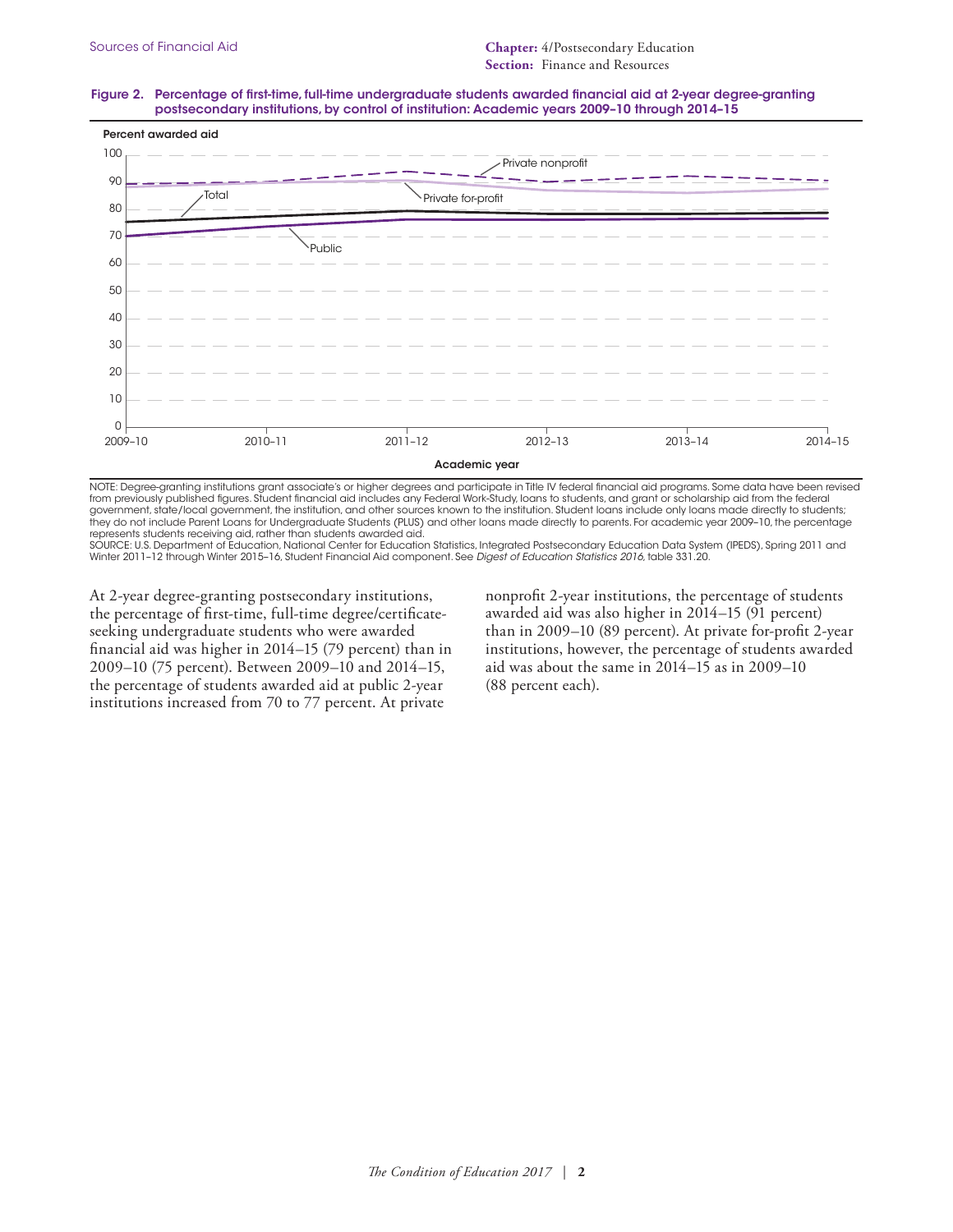### Figure 3. Percentage of first-time, full-time undergraduate students awarded grants and loans at 4-year degree-granting postsecondary institutions, by type of financial aid and control of institution: Academic year 2014–15



<sup>1</sup> Student loans include only loans made directly to students; they do not include Parent Loans for Undergraduate Students (PLUS) and other loans made directly to parents.

NOTE: Degree-granting institutions grant associate's or higher degrees and participate in Title IV federal financial aid programs. SOURCE: U.S. Department of Education, National Center for Education Statistics, Integrated Postsecondary Education Data System (IPEDS), Winter 2015-16,<br>Student Financial Aid component. See *Digest of Education Statistics 2* 

The percentage of first-time, full-time degree/certificateseeking undergraduate students at 4-year institutions who were awarded specific types of financial aid varied according to institution control. In 2014–15, the percentage of students awarded federal grants at 4-year institutions was about twice as high at private for-profit institutions (72 percent) as it was at public institutions (37 percent) and private nonprofit institutions (33 percent). The percentage of students at 4-year institutions awarded state or local grants was higher at public institutions (38 percent) than at

private nonprofit institutions (26 percent) and private for-profit institutions (10 percent). The percentage of students awarded institutional grants was higher at private nonprofit institutions (82 percent) than at public institutions (47 percent) and private for-profit institutions (31 percent). The percentage of students awarded student loans at 4-year institutions was highest at private forprofit institutions (76 percent), compared to 61 percent at private nonprofit institutions and 50 percent at public institutions.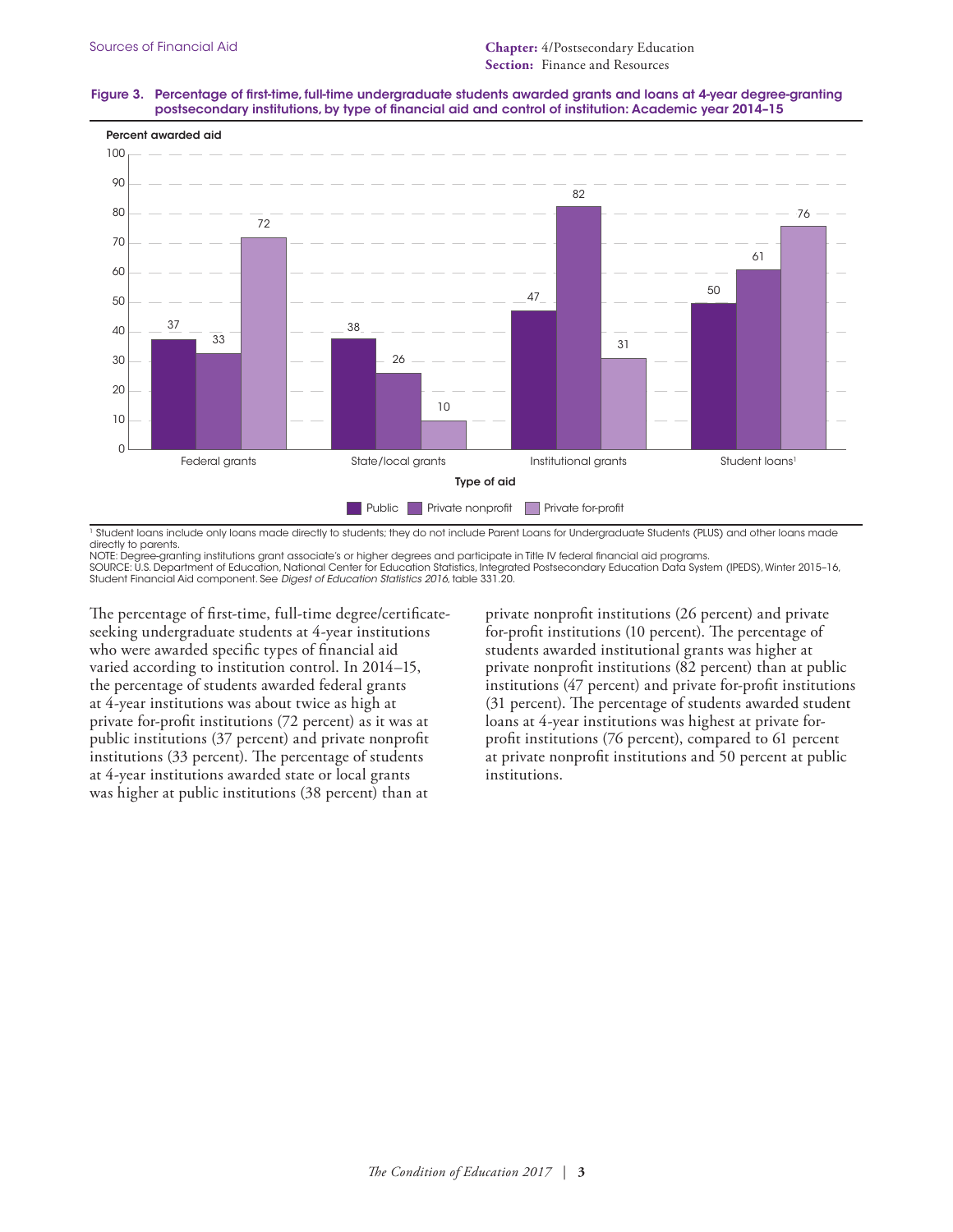### Figure 4. Percentage of first-time, full-time undergraduate students awarded grants and loans at 2-year degree-granting postsecondary institutions, by type of financial aid and control of institution: Academic year 2014–15



<sup>1</sup> Student loans include only loans made directly to students; they do not include Parent Loans for Undergraduate Students (PLUS) and other loans made directly to parents.

NOTE: Degree-granting institutions grant associate's or higher degrees and participate in Title IV federal financial aid programs. SOURCE: U.S. Department of Education, National Center for Education Statistics, Integrated Postsecondary Education Data System (IPEDS), Winter 2015–16, Student Financial Aid component. See *Digest of Education Statistics 2016*, table 331.20.

The percentage of first-time, full-time degree/certificateseeking undergraduate students at 2-year institutions who were awarded each type of financial aid also varied according to institution control. For students at 2-year institutions in 2014–15, the percentage of students awarded federal grants was higher at private nonprofit institutions (74 percent) and private for-profit institutions (74 percent) than at public institutions (56 percent). The percentage of students at public 2-year institutions who were awarded state or local grants (39 percent) was almost five times higher than the percentage at private

nonprofit 2-year institutions (8 percent) and private forprofit 2-year institutions (8 percent). About 14 percent of students at private nonprofit institutions were awarded institutional grants, compared with 13 percent of students at private for-profit institutions and 12 percent of students at public institutions. The percentage of students at 2-year institutions awarded student loans was higher at private for-profit institutions (77 percent) than at private nonprofit institutions (48 percent) and public institutions (23 percent).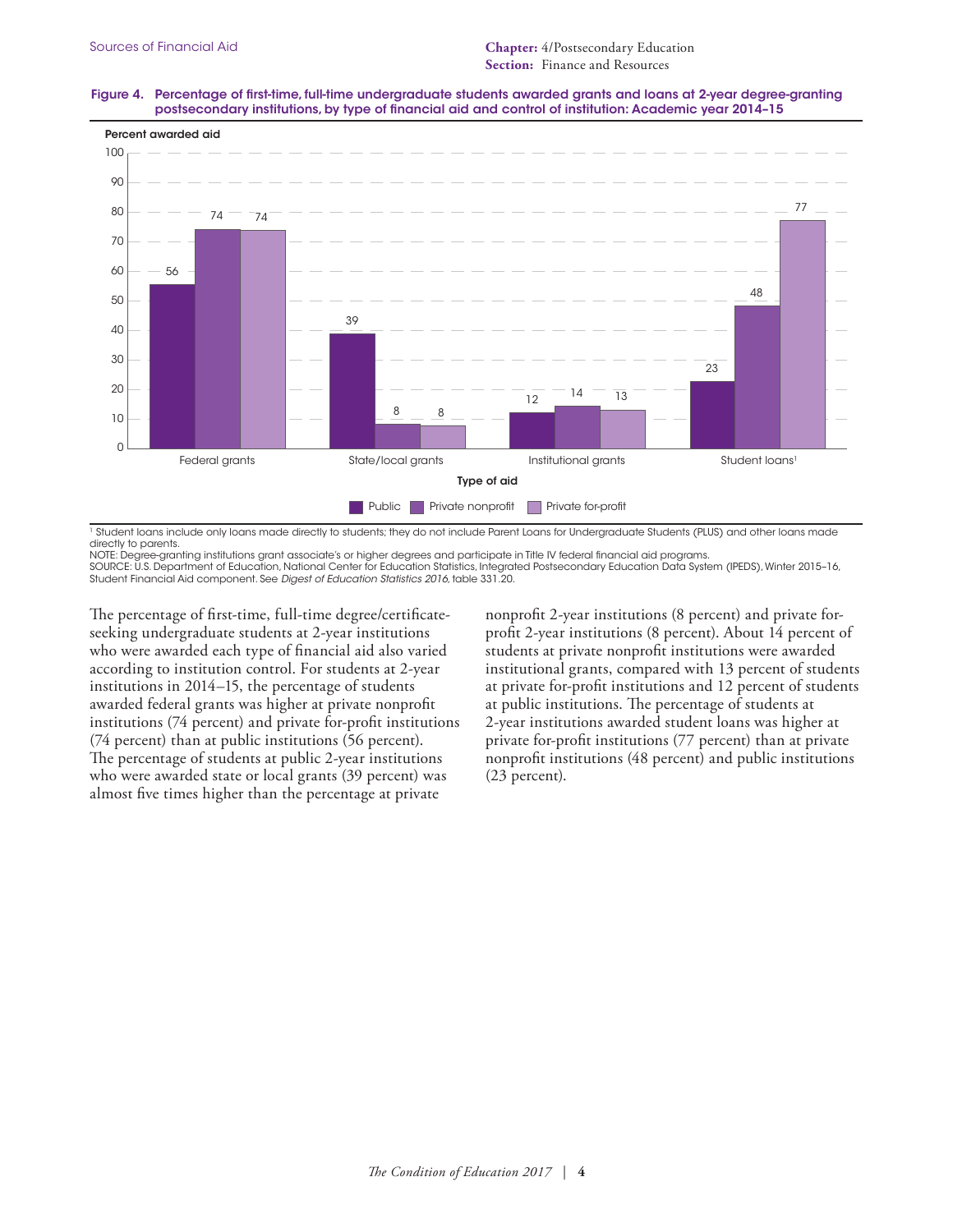Figure 5. Average amount of financial aid awarded to first-time, full-time undergraduate students awarded financial aid at 4-year degree-granting postsecondary institutions, by type of financial aid and control of institution: Academic year 2014–15



<sup>1</sup> Student loans include only loans made directly to students; they do not include Parent Loans for Undergraduate Students (PLUS) and other loans made directly to parents.

NOTE: Degree-granting institutions grant associate's or higher degrees and participate in Title IV federal financial aid programs. Award amounts are in constant 2015–16 dollars, based on the Consumer Price Index (CPI).

SOURCE: U.S. Department of Education, National Center for Education Statistics, Integrated Postsecondary Education Data System (IPEDS), Winter 2015–16, Student Financial Aid component. See *Digest of Education Statistics 2016*, table 331.20.

Across 4-year institutions, the average federal grant award in academic year 2014–15 ranged from \$4,700 at public institutions to \$4,858 at private nonprofit institutions, and the average state or local grant award ranged from \$3,284 at private for-profit institutions to \$3,868 at public institutions (reported in constant 2015–16 dollars). There were larger differences by institution control in the average institutional grant awards. The average institutional grant award was higher at private nonprofit institutions (\$17,965) than at public institutions (\$5,686) and private for-profit institutions (\$4,165). The average student loan amount was higher at private for-profit (\$8,293) and private nonprofit (\$8,057) institutions than at public institutions (\$6,743).